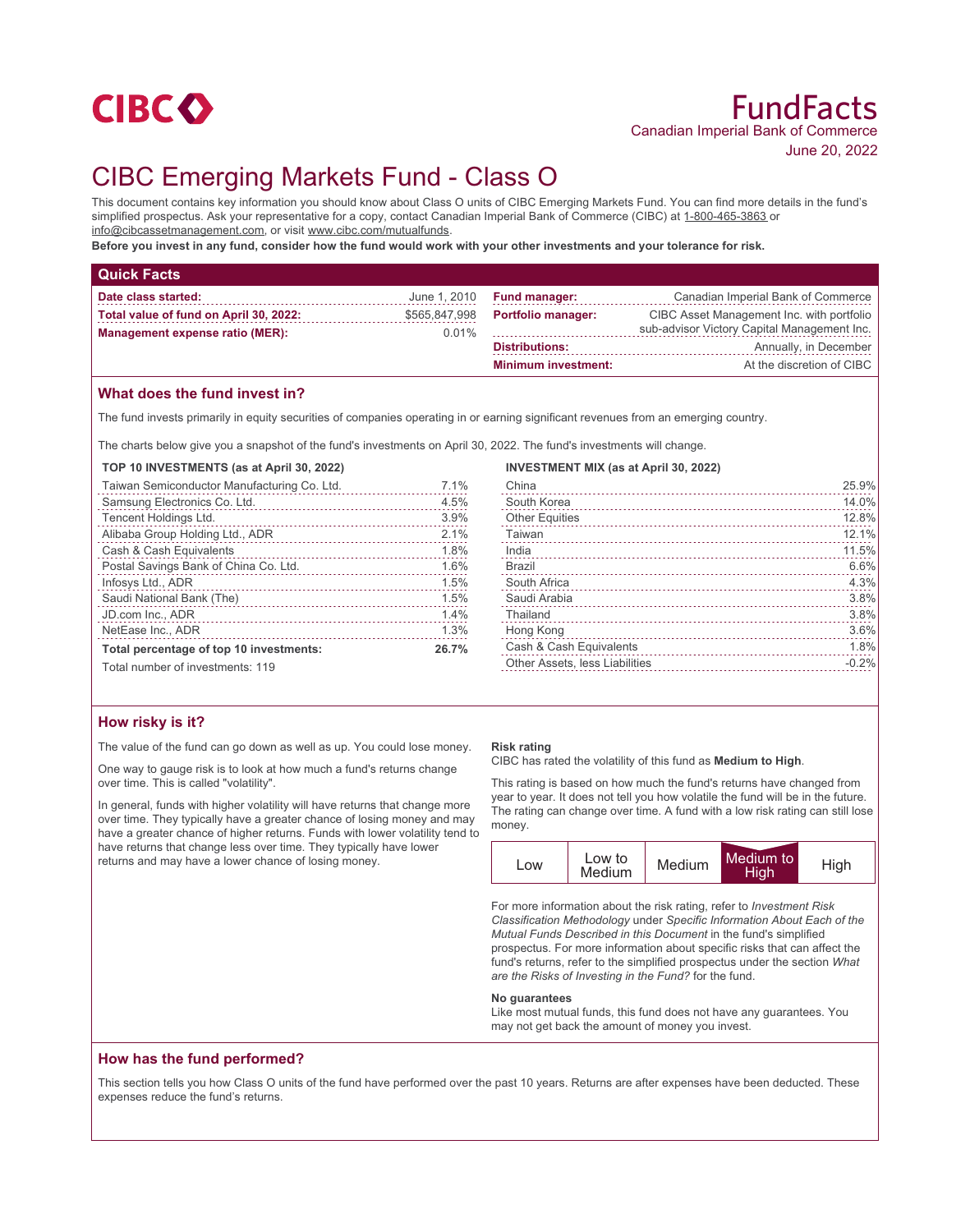## **FundFacts**

#### **YEAR-BY-YEAR RETURNS**

This chart shows how Class O units of the fund performed in each of the past 10 calendar years. Class O units dropped in value in 2 of the 10 years. The range of returns and change from year to year can help you assess how risky the fund has been in the past. It does not tell you how the fund will perform in the future.



#### **BEST AND WORST 3-MONTH RETURNS**

This table shows the best and worst returns for Class O units of the fund in a 3-month period over the past 10 calendar years. The best and worst 3-month returns could be higher or lower in the future. Consider how much of a loss you could afford to take in a short period of time.

|                    | Return | 3 months ending  | If you invested \$1,000 at the beginning of the period |
|--------------------|--------|------------------|--------------------------------------------------------|
| <b>Best return</b> | 16.4%  | January 31, 2021 | Your investment would rise to \$1,164                  |
| Worst return       | -20.2% | March 31, 2020   | Your investment would drop to \$798                    |

#### **AVERAGE RETURN**

The annual compounded return of Class O units of the fund was 6.5% over the past 10 years. If you had invested \$1,000 in the fund 10 years ago, your investment would be worth \$1,880 as at April 30, 2022.

| Who is this fund for?                                                                                                                             | A word about tax                                                                                                                                                                                                                                                                                                                                                                                                                                                                                  |
|---------------------------------------------------------------------------------------------------------------------------------------------------|---------------------------------------------------------------------------------------------------------------------------------------------------------------------------------------------------------------------------------------------------------------------------------------------------------------------------------------------------------------------------------------------------------------------------------------------------------------------------------------------------|
| Investors who:<br>• are seeking exposure to the rapidly growing and emerging economies<br>of the world; and<br>• are investing for the long term. | In general, you will have to pay income tax on any money you make on a<br>fund. How much you pay depends on the tax laws where you live and<br>whether or not you hold the fund in a registered plan such as a<br>Registered Retirement Savings Plan (RRSP) or a Tax-Free Savings<br>Account (TFSA).<br>Keep in mind that if you hold your fund in a non-registered plan, fund<br>distributions are included in your taxable income, whether you receive<br>them in cash or have them reinvested. |
|                                                                                                                                                   |                                                                                                                                                                                                                                                                                                                                                                                                                                                                                                   |

## **How much does it cost?**

The following tables show the fees and expenses you could pay to buy, own, and sell Class O units of the fund. The fees and expenses - including any commissions - can vary among classes of a fund and among funds. Higher commissions can influence representatives to recommend one investment over another. Ask about other funds and investments that may be suitable for you at a lower cost.

#### **1. SALES CHARGES**

There are no sales charges payable when you buy, switch, or sell Class O units of the fund.

#### **2. FUND EXPENSES**

You don't pay these expenses directly. They affect you because they reduce the fund's returns.

As at December 31, 2021, the expenses for Class O units of the fund were 0.45% of its value. This equals \$4.50 for every \$1,000 invested.

|                                                                                                                                                                                    | Annual rate<br>(as a % of the fund's value) |
|------------------------------------------------------------------------------------------------------------------------------------------------------------------------------------|---------------------------------------------|
| Management expense ratio (MER)<br>This is the total of the fund's operating expenses for Class O units of the fund. No management fees are charged in<br>respect of Class O units. | 0.01%                                       |
| Trading expense ratio (TER)<br>These are the fund's trading costs.                                                                                                                 | 0.44%                                       |
| <b>Fund expenses</b>                                                                                                                                                               | 0.45%                                       |